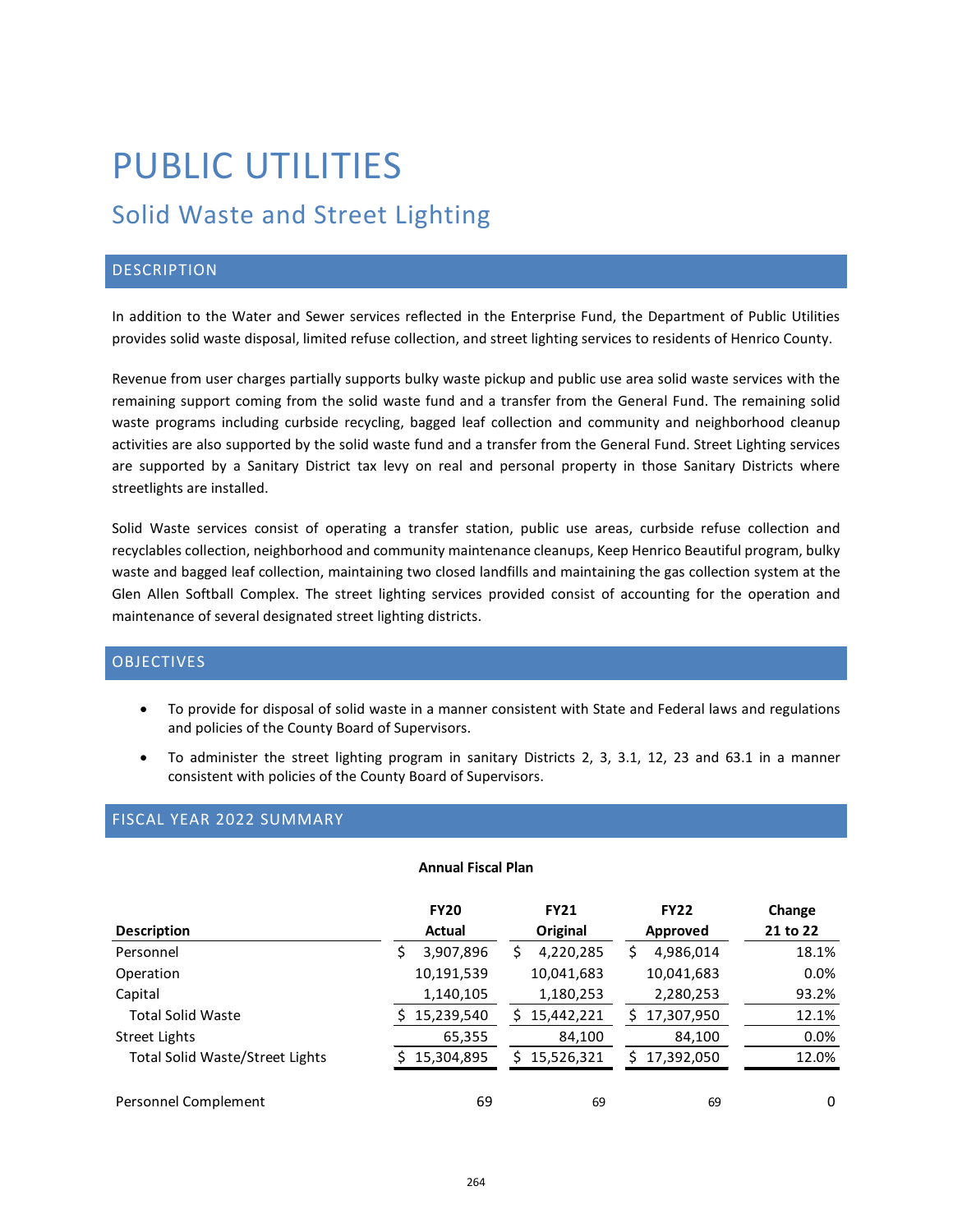| PERFORMANCE MEASURES                                             |                                   |                  |                  |                    |
|------------------------------------------------------------------|-----------------------------------|------------------|------------------|--------------------|
|                                                                  | <b>FY20</b>                       | <b>FY21</b>      | <b>FY22</b>      | Change<br>21 to 22 |
| <b>Workload Measures</b>                                         |                                   |                  |                  |                    |
| Tons Collected by Refuse Collection                              | 53,735 <sup>(1)</sup>             | 53,000           | 53,000           | 0                  |
| Tons Collected by Bulky Waste                                    | 224                               | $0^{(2)}$        | 500              | 500                |
| Tons Collected by Neighborhood Cleanups                          | 1,276                             | $0^{(2)}$        | 3,000            | 3,000              |
| Tons Deposited in Public Use Areas<br>Number of Refuse Customers | $29,075$ <sup>(1)</sup><br>50,730 | 29,000<br>51,300 | 29,000<br>52,000 | 0<br>700           |

Notes: (1) FY2020 had an increased volume of refuse collected and tons deposited in the public use areas due to the pandemic.

(2) Bulky waste pickups and neighborhood cleanup/community maintenance were stopped during the pandemic.

# BUDGET HIGHLIGHTS

Projected Solid Waste revenues in FY2021-22 are \$17,392,050, inclusive of a General Fund subsidy of \$3,371,409 and a planned use of Solid Waste Fund Balance of \$1,574,041 for one-time capital outlay. The General Fund subsidy supports four programs that are administered by Solid Waste. The Division's total expenditures of increased by \$1,865,729 or 12.1 percent when compared to the FY2020-21 approved budget.

The personnel component is budgeted at \$4,986,014 in FY2021-22, and reflects an increase of \$765,729 or 18.1 percent when compared to the FY2020-21 approved budget. The increase is due an increase in employee compensation in addition to rising health care costs and benefit adjustments.

The operating component of the budget remains flat to FY2020-21. Capital outlay expenses for FY2021-22 grew by \$1,100,000, or 93.2% to support the purchase for four additional refuse trucks as well as additional 96-gallon trash carts.

The Solid Waste budget is captured in four distinct areas – Administration, Collection Operations, Processing and Disposal, and Litter Control (Keep Henrico Beautiful). What follows is a description of each major area in the Solid Waste Budget:

#### ADMINISTRATION

The budget for Administration is \$3,137,034 and represents an increase of \$1,130,686, or 56.4 percent. This increase is due to increased employee compensation in addition to the capital budget addition mentioned above for refuse trucks and trash carts.

# COLLECTION OPERATIONS

The budget for Collection Operations totals \$7,057,185 and represents an increase of \$365,298 or 5.5 percent when compared to the prior fiscal year approved budget. Currently a master plan is being studied with the possibility of redesigning services or fees charged in order to reduce or eliminate General Fund subsidies for various collections operations.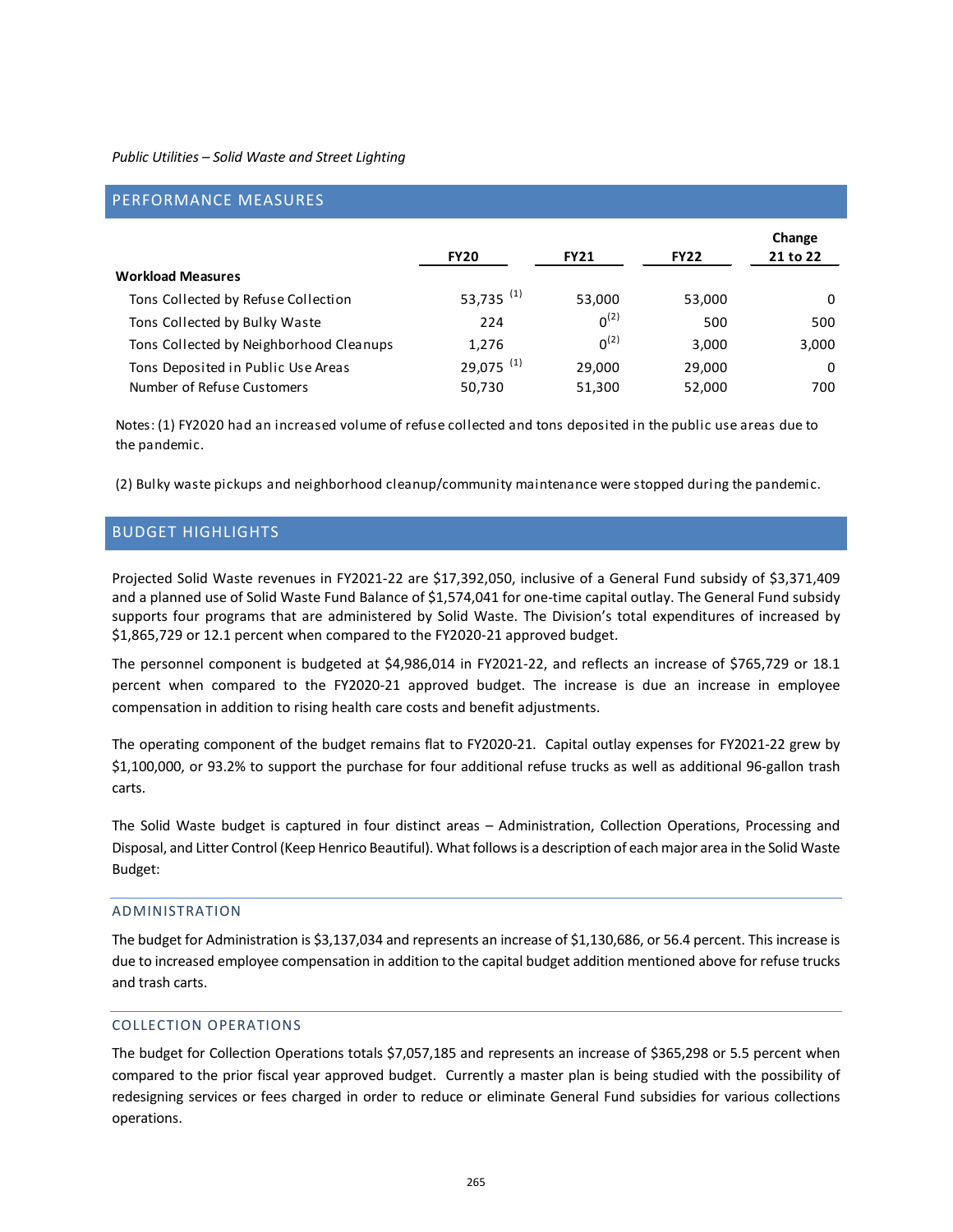#### Refuse Collection

The budget for the Refuse Collection area is \$5,617,988 which represents an increase of \$437,413 or 8.4 percent. Weekly refuse collection services are provided to over 50,000 households in the county by fifteen refuse collection crews operating county owned equipment. A proposal is included to increase the refuse collection fee from \$15/month to \$18/month for FY2021-22. This increase is intended to maintain the long-term fiscal health of the Solid Waste Fund while remaining comparable to other refuse collection providers.

#### Bulky Waste Collection

The budget for the Bulky Waste Collection area is \$343,424 in FY2021-22 which represents a \$16,912 or 5.2 percent increase when compared to last fiscal year. Bulky Waste Collection operates during normal business hours and collects large items such as furniture, appliances, and yard waste to deposit them in a solid waste disposal facility. The cost to customers for this service is a \$43 per trip fee. Currently alternative solutions to bulky waste pickup are being explored, including contracting with outside contractors for pickup, and changes in this program and funding should be expected in the future.

#### Bagged Leaf Services

The budget for Bagged Leaf Services is \$425,086, which is an increase of \$269,129 or 172.6 percent. This increase is due to a realignment of funds to allow for the use of contractors for leaf pickup. Bagged Leaf Services provides two collections in each neighborhood from November through February per a published Leaf Collection Schedule. A transfer from the General Fund supports the costs associated with Bagged Leaf Services.

# Community Maintenance and Neighborhood Cleanup

Cleanup expenditures total \$670,687 in FY2021-22, which represents a \$358,156 or 34.8 percent decrease from the prior year approved budget. This decrease is due to shifting funding to Bagged Leaf Services as this program undergoes discussion as to how in might be restructured in the future. In previous years, the Department of Public Utilities' (DPU) Operations Division and the Department of Public Works' (DPW) Road Maintenance Division were able to provide collection crews and equipment to facilitate collection, in addition to Solid Waste Division equipment and staff. The DPU Operations Division and DPW Road Maintenance Division are no longer able to provide staffing and equipment for cleanup activities. Therefore, contractors have been utilized to work alongside Solid Waste Division staffing to facilitate the cleanups.

#### PROCESSING AND DISPOSAL

The FY2021-22 budget of \$6,985,809 for Processing and Disposal represents an increase of \$365,885 or 5.5 percent from the prior year approved budget. The Processing and Disposal budget components cover recycling, transfer station and public use area operation, and landfill post closure.

#### Recycling

Recycling expenditures total \$4,021,746 in FY2021-22, representing an increase of \$38,004 or 1.0 percent. The county contracts recycling services through the Central Virginia Waste Management Authority (CVWMA). The curbside recycling program currently serves homes in the county at \$2.05 per home per month. The county also contracts with CVWMA for the collection of recyclables at 12 drop-off locations (7 fire stations, 2 public use areas,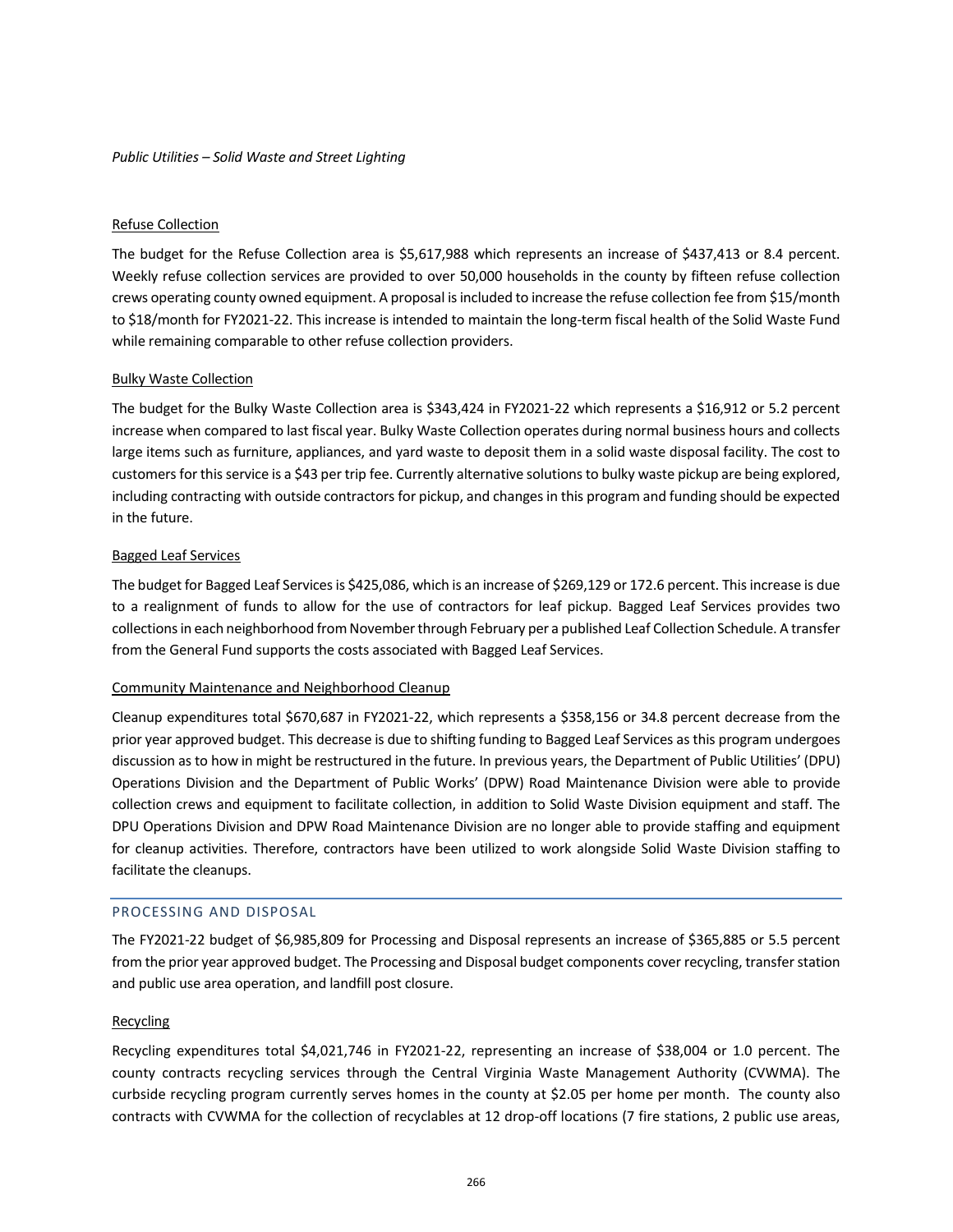Shane Road Recycling Center, Cultural Arts Center and Pouncey Track Park). A General Fund subsidy helps support recycling costs.

It is important to note that significant changes to the recycling program can be expected in future years. Changes to this program are needed because of the increasing cost of processing recyclable materials as a result of international buyers refusing to take certain materials due to contamination and their inability to utilize contaminated materials. Despite these challenges, there is still strong interest in continued recycling efforts that minimize the amount of refuse from Henrico County that enters a landfill. The region is in the process of securing the next contract which will become effective in FY2023-24. It is the county's goal to ensure that with that new agreement the county could expand its program to townhomes, condominiums, and apartments while also transitioning from 24-gallon bins to 96-gallon carts. To do this will require an infusion of resources in future years.

#### Transfer Station

On July 1, 2014, the county began operating a transfer station at Ford's Country Lane due to the closure of the landfill. The cost of the transfer station is entirely covered by charges to other functions through interdepartmental billings for transfer station services. The transfer station will accept refuse from the county's Refuse Collection Service, Public Use Areas, Bulky Waste Collection, and Community/ Neighborhood Cleanups.

#### Public Use Areas

The FY2021-22 budget for the Public Use Areas is \$2,601,572, an increase of \$402,253, or 18.3 percent compared to last fiscal year. Solid Waste operates two Public Use Areas in the county, in the western end at Ford's Country Lane, and in the eastern end at Charles City Road. The Public Use Areas are available to individual property owners to deposit refuse for a fee of \$3 per visit and deposit recyclables at no charge. However, this fee is currently suspended due to the COVID-19 pandemic but is expected to be reinstituted as of July 1, 2021. Coupon books are available for ten visits at a cost of \$27 and for fifteen visits at a cost of \$40. The balance of the costs in this area are covered by the solid waste fund. The Public Use Areas are open 360 days per year and receive approximately 29,000 tons of refuse annually.

#### Landfill Post Closure

Landfill Post Closure expenditures of \$457,750 in FY2021-22 remain flat compared to the prior year budget. Funding in this area exists for post closure care of both closed landfills which are located at Nine Mile Rd. and Springfield Rd. In addition, funding for the operation, maintenance, and environmental sampling of the landfill gas collection system at the Glen Allen Softball Complex comes from this component.

# LITTER CONTROL (KEEP HENRICO BEAUTIFUL):

The FY2021-22 budget for Litter Control is \$127,922, which reflects an increase of \$3,860, or 3.1 percent, compared to the FY2020-21 approved budget. Solid Waste receives an annual grant from the State Litter Control Board for this program, which is budgeted at \$35,000 in FY2021-22.

# STREET LIGHTING

The County provides street lighting in certain areas which are funded with supplemental tax levies to residents and businesses in those areas. The budget for FY2021-22 will maintain service levels for the current 156 streetlights in District #2, 163 streetlights in District #3, the 27 streetlights in District #3.1, the 27 streetlights in District #23, the 87